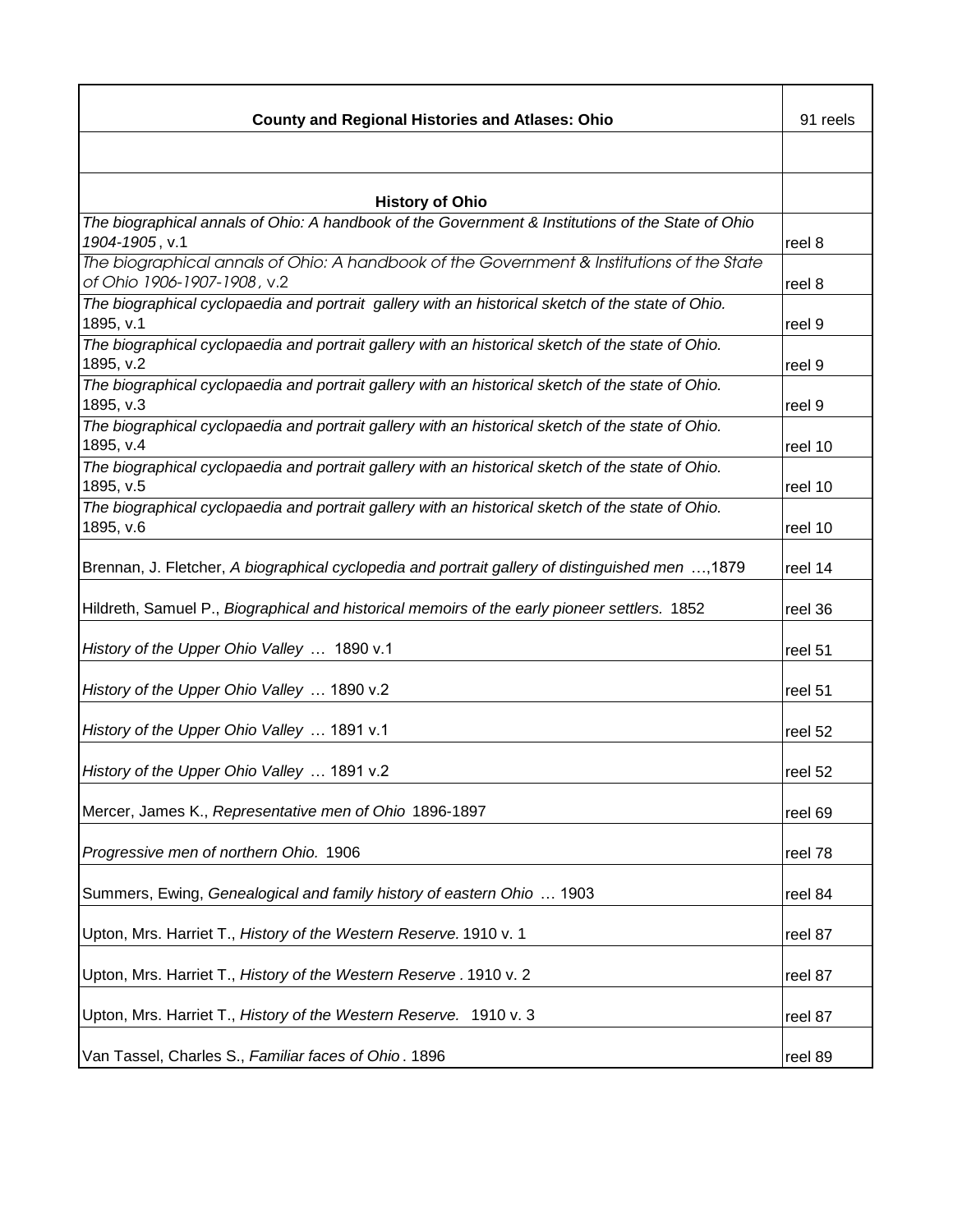| <b>Adams County</b>                                                                                                           |         |
|-------------------------------------------------------------------------------------------------------------------------------|---------|
| Arms, Walter F., Caldwell's illustrated historical atlas of Adams Co Ohio, 1797-1880                                          | reel 3  |
| Evans, Nelson W., A history of Adams county. 1900                                                                             | reel 26 |
| <b>Allen County</b>                                                                                                           |         |
| Harrison, R.H., Atlas of Allen County. 1869                                                                                   | reel 35 |
| History of Allen county, Ohio.  1885                                                                                          | reel 38 |
| Miller, Charles C., History of Allen County, Ohio. 1906                                                                       | reel 70 |
| Portrait and biographical record of Allen and Van Wert counties, Ohio. 1896                                                   | reel 75 |
| <b>Ashland County</b>                                                                                                         |         |
| Baughman, Abraham J., A Centennial biographical history of Richland and Ashland Counties, Ohio.<br>1901                       | reel 5  |
| Baughman, Abraham J., History of Ashland County, Ohio with biographical sketches of prominent<br>citizens of the county. 1909 | reel 5  |
| Caldwell, Joseph A., Caldwell's atlas of Ashland County, Ohio; from actual surveys  1874                                      | reel 16 |
| Hill, George W., History of Ashland county. 1880                                                                              | reel 36 |
| Knapp, Horace S., A history of the pioneer and modern times of Ashland County 1863                                            | reel 59 |
| <b>Ashtabula County</b>                                                                                                       |         |
| Biographical history of northeastern Ohio; embracing the counties of Ashtabula, Trumbull & Mahoning<br>,1893                  | reel 11 |
| Lake, D.J., Atlas of Ashtabula county, Ohio. 1874                                                                             | reel 60 |
| Sill, Tucker & co., Ashtabula county atlas, 1905                                                                              | reel 83 |
| Williamson, C.W.,  history of Ashtabula county. 1878                                                                          | reel 90 |
| <b>Athens County</b>                                                                                                          |         |
| Lake, D.J., Atlas of Athens county, Ohio. 1875                                                                                | reel 60 |
| Walker, Charles M., History of Athens county, 1869                                                                            | reel 90 |
| <b>Auglaize County</b>                                                                                                        |         |
|                                                                                                                               |         |
| Howland, H.G., Atlas of Auglaize county, Ohio.  1880                                                                          | reel 56 |
| Portrait and biographical record of Auglaize, Logan and Shelby counties, Ohio. 1892                                           | reel 76 |
| Simkins, Joshua D., Early history of Auglaize county. 1901                                                                    | reel 83 |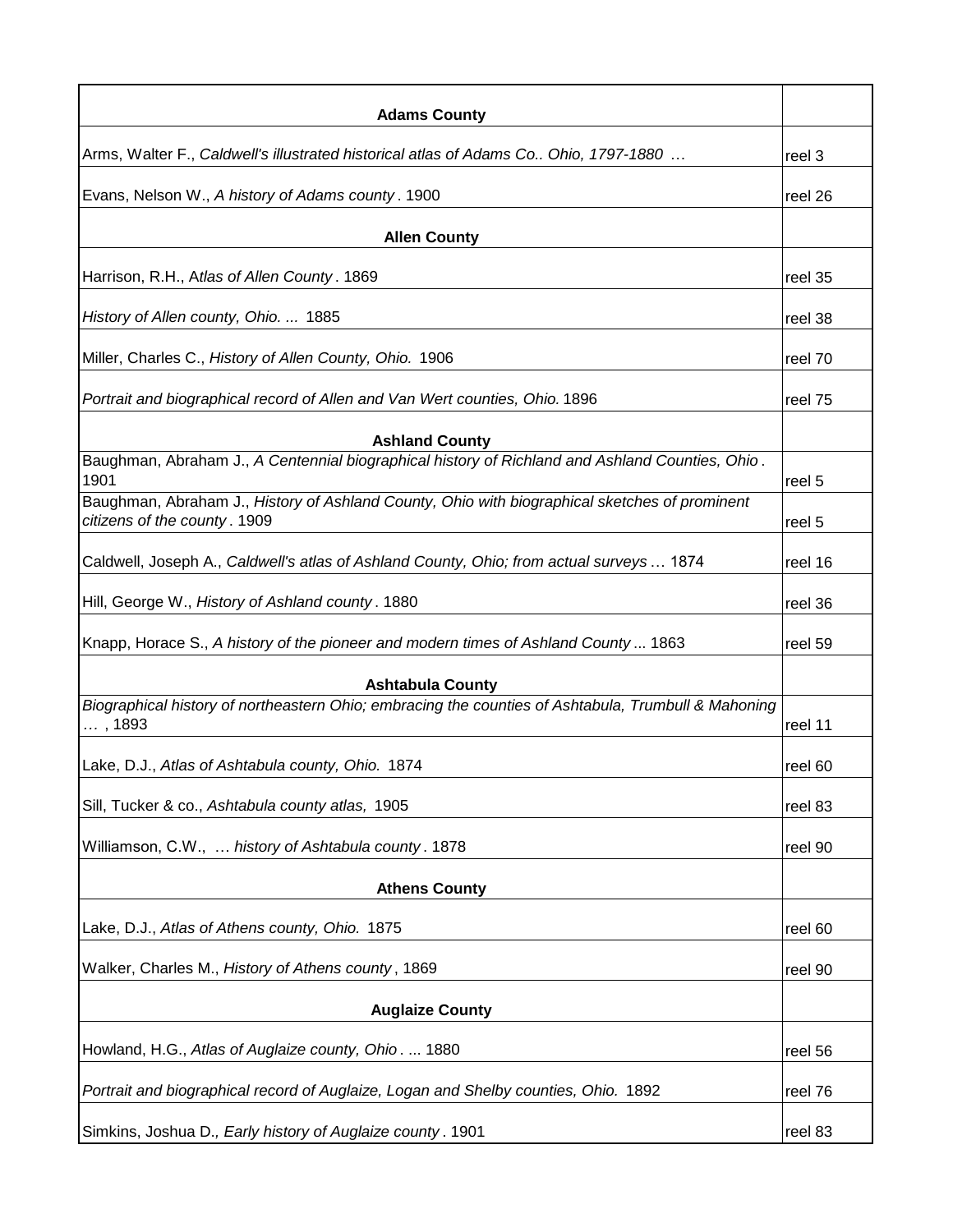| Sutton, Robert, History of Auglaize county. 1880                                                                                              | reel 85 |
|-----------------------------------------------------------------------------------------------------------------------------------------------|---------|
| Williamson, C.W., History of western Ohio and Auglaize county. 1905                                                                           | reel 91 |
| <b>Belmont County</b>                                                                                                                         |         |
| Caldwell, John A. History of Belmont and Jefferson Counties  1880                                                                             | reel 16 |
| Lathrop, J.M., Atlas of Belmont county, Ohio. 1888                                                                                            | reel 62 |
| McKelvey, A.T., Centennial history of Belmont county, Ohio. 1903                                                                              | reel 67 |
| <b>Brown County</b>                                                                                                                           |         |
| The history of Brown county, Ohio.  1883                                                                                                      | reel 38 |
| Lake, D.J., Atlas of Brown county, Ohio. 1876                                                                                                 | reel 60 |
| <b>Butler County</b>                                                                                                                          |         |
| Bartlow, Bert S., Centennial history of Butler Co., Ohio. 1905                                                                                | reel 4  |
| A history and biographical cyclopaedia of Butler county, Ohio with illustrations and sketches of its<br>representative men and pioneers. 1882 | reel 37 |
| McBride, James, Pioneer Biography and sketches of the lives of some of the early settlers<br>of Butler county, Ohio. 1869 v.1                 | reel 66 |
| McBride, James, Pioneer Biography and sketches of the lives of some of the early settlers<br>of Butler county, Ohio. 1871. v.2                | reel 66 |
| Memorial record of Butler county, Ohio, containing biographical sketches of representative citizens.<br>1894                                  | reel 68 |
| <b>Carroll County</b>                                                                                                                         |         |
| Commemorative biographical record of the counties of Harrison and Carrol, Ohio. 1891                                                          | reel 19 |
| Hardesty, H.H. & co., Illustrated historical atlas of Carroll county. 1874                                                                    | reel 35 |
| <b>Champaign County</b>                                                                                                                       |         |
| Antrim, Joshua, The history of Champaign and Logan Counties (Ohio) from their first settlement<br>1872                                        | reel 3  |
| A centennial biographical history of Champaign County, Ohio  1902                                                                             | reel 17 |
| The history of Champaign county, Ohio.  1881                                                                                                  | reel 38 |
| Starr, J.W., Atlas of Champaign county, Ohio. 1874                                                                                            | reel 83 |
| <b>Clark County</b>                                                                                                                           |         |
| A biographical record of Clark County, Ohio. 1902                                                                                             | reel 12 |
| Everts, Louis H., Illustrated historical atlas of Clark county. 1875                                                                          | reel 29 |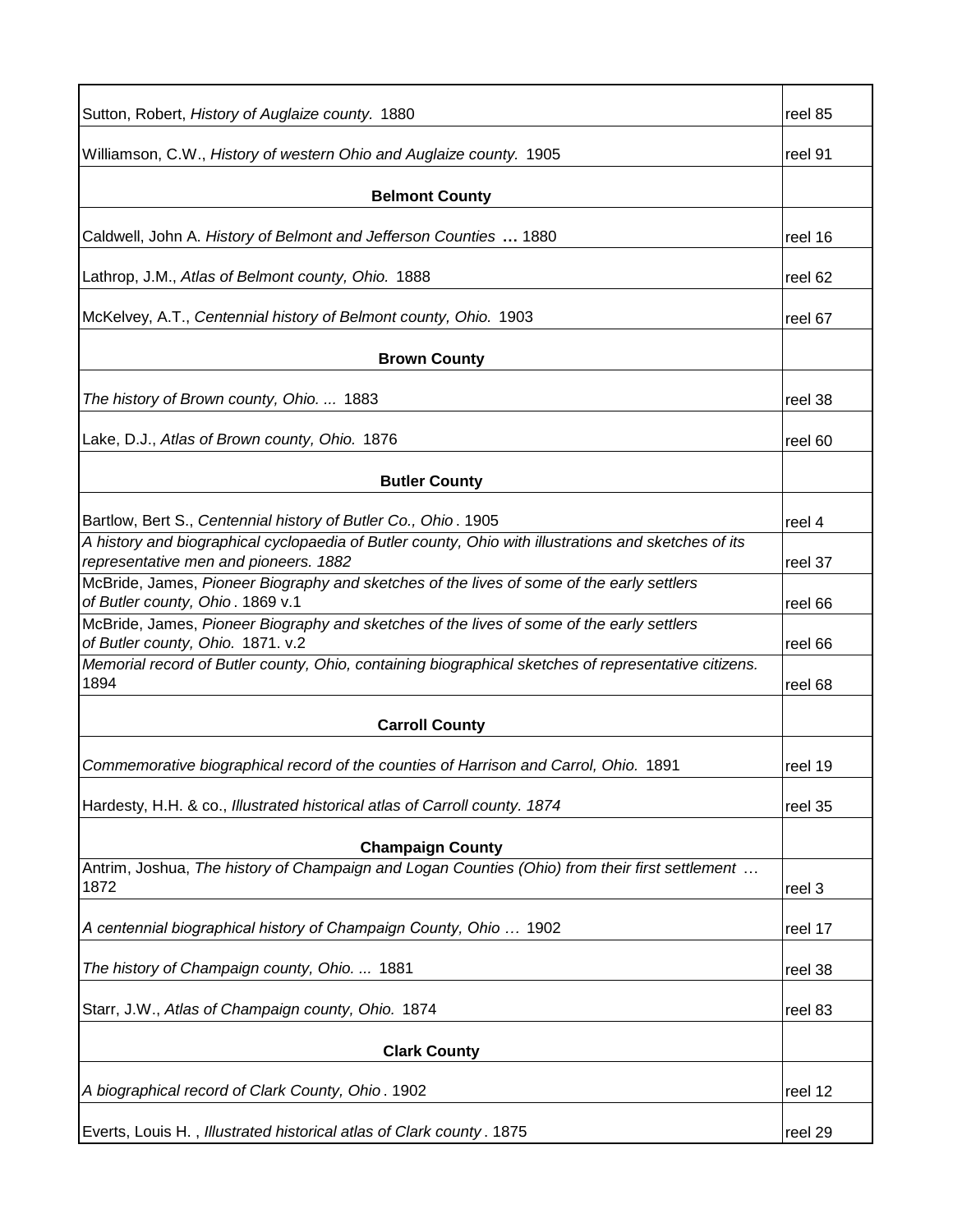| The history of Clark county, Ohio.  1881                                                            | reel 39 |
|-----------------------------------------------------------------------------------------------------|---------|
| Lake, D.J., Atlas of Clark county, Ohio. 1870                                                       | reel 60 |
| Portrait and biographical album of Greene and Clarke counties, Ohio. 1890                           | reel 74 |
| <b>Clermont County</b>                                                                              |         |
| Bancroft, Arthur P., Gazetteer and directory of Clermont County, Ohio.1882                          | reel 4  |
| History of Clermont county, Ohio. 1880                                                              | reel 40 |
| Lake, D.J., Atlas of Clermont county, Ohio. 1870                                                    | reel 60 |
| Lake, D.J., Atlas of Clermont county, Ohio. 1891                                                    | reel 60 |
| <b>Clinton County</b>                                                                               |         |
| Bowen, B.F.& co., History of Clinton County, Ohio. 1915                                             | reel 13 |
| The history of Clinton county, Ohio. 1882                                                           | reel40  |
| <b>Columbiana County</b>                                                                            |         |
| Hunt, George D., History of Salem and the immediate vicinity, Columbiana county, Ohio. 1898         | reel 56 |
| Lake, D.J., Atlas of Columbiana county, Ohio. 1870                                                  | reel 60 |
| McCord, William B., History of Columbiana county, Ohio and representative citizens. 1905            | reel 66 |
| Mack, Horace, History of Columbiana county, Ohio with illustrations and biographical sketches. 1879 | reel 66 |
| <b>Coshocton County</b>                                                                             |         |
| Bahmer, William J., Centennial history of Coshocton Co., Ohio. 1909, v.1                            | reel 3  |
| Bahmer, William J., Centennial history of Coshocton Co., Ohio. 1909,<br>v.2                         | reel 3  |
| Hill, Norman N. Jr., History of Coshocton county. 1881                                              | reel 36 |
| Hunt, William E., Historical collections of Coshocton county, Ohio, 1764-1876. 1876                 | reel 56 |
| Lake, D.J., Atlas of Coshocton county, Ohio. 1872                                                   | reel 60 |
| <b>Crawford County</b>                                                                              |         |
| A centennial biographical history of Crawford County, Ohio  1902                                    | reel 17 |
| Gould, Hueston T., Illustrated atlas of Crawford Co. 1873                                           | reel 31 |
| History of Crawford county, Ohio.  1881                                                             | reel 41 |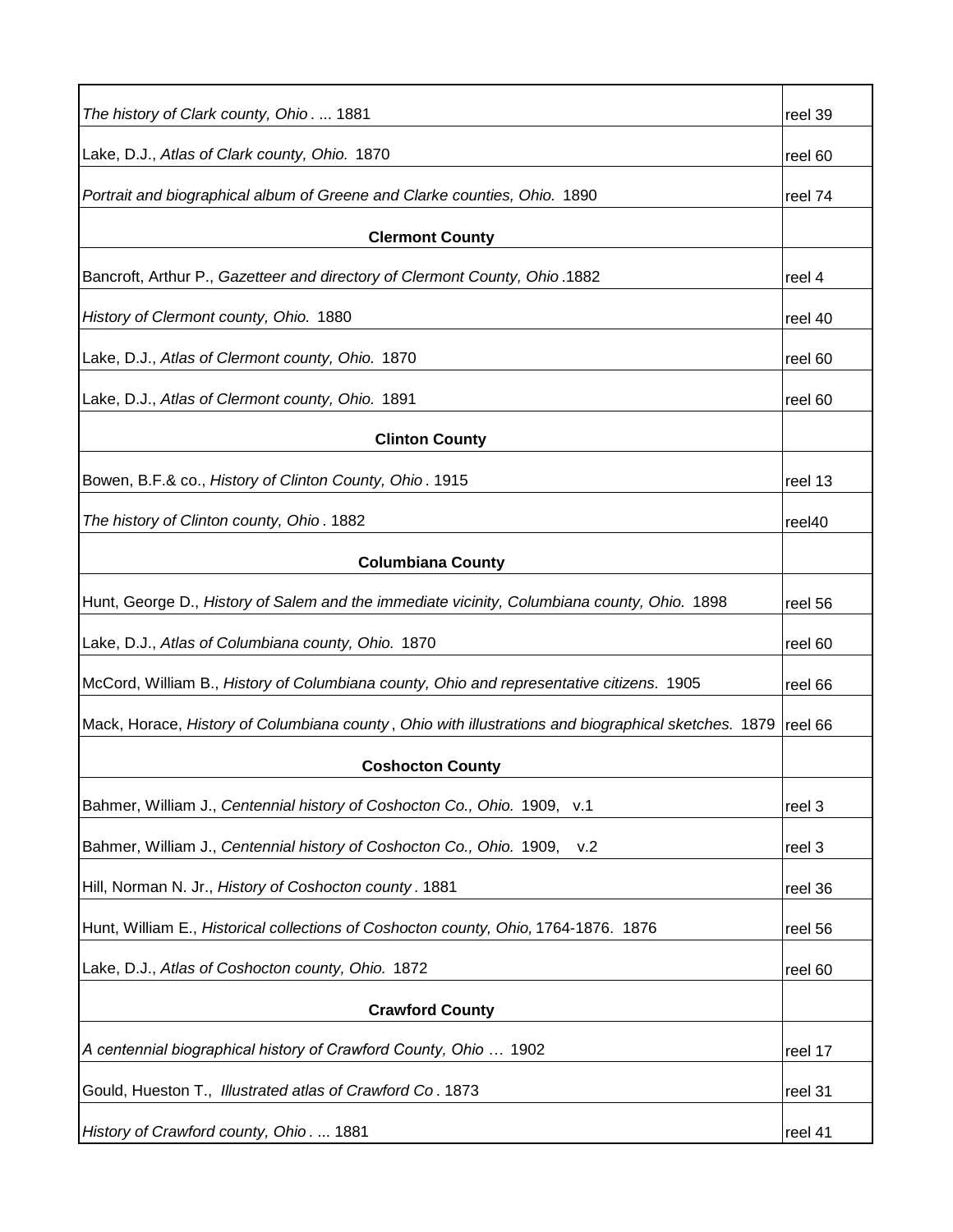| <b>Cuyahoga County</b>                                                                                                                 |         |
|----------------------------------------------------------------------------------------------------------------------------------------|---------|
| Basalt, Hatch & co, Atlas of Cuyahoga Co. outside Cleveland. 1903                                                                      | reel 4  |
| Johnson, Crisfield, History of Cuyahoga county, Ohio with portraits & biographical sketches. 1879                                      | reel 57 |
| Kennedy, James H., A history of the city of Cleveland  1896                                                                            | reel 58 |
| Lake, D.J., Atlas of Cuyahoga county, Ohio. 1874                                                                                       | reel 60 |
| Memorial record of Cuyahoga and city of Cleveland. 1894                                                                                | reel 69 |
| Orth, Samuel P., A history of Cleveland. 1910 v.1                                                                                      | reel 71 |
| Orth, Samuel P., A history of Cleveland. 1910 .v2                                                                                      | reel 71 |
| Orth, Samuel P., A history of Cleveland. 1910 v.3                                                                                      | reel 72 |
| Robison, W.S., History of the city of Cleveland. 1887                                                                                  | reel 80 |
| Whittlesey, Charles, Early history of Cleveland. 1867                                                                                  | reel 90 |
| <b>Darke County</b>                                                                                                                    |         |
| A biographical history of Darke County, Ohio. 1900                                                                                     | reel 11 |
| Griffing, Gordon & co., Atlas of Darke county. 1888                                                                                    | reel 32 |
| The history of Darke county, Ohio.  1880                                                                                               | reel 41 |
| Lake, D.J., Atlas of Darke county, Ohio. 1875                                                                                          | reel 60 |
| <b>Defiance County</b>                                                                                                                 |         |
| Commemorative biographical record of north-western Ohio, including the counties of Defiance,<br>Henry, Williams and Fulton, Ohio. 1899 | reel 18 |
| Griffing, Gordon & co., Atlas of Defiance county. 1890                                                                                 | reel 32 |
| History of Defiance county, Ohio.  1883                                                                                                | reel 41 |
| <b>Delaware County</b>                                                                                                                 |         |
| Beers, Frederick W., Atlas of Delaware Co., Ohio , 1866                                                                                | reel 7  |
| Everts, Louis H., Illustrated historical atlas of Delaware county. 1875                                                                | reel 29 |
| History of Delaware county and Ohio 1880                                                                                               | reel 42 |
| Lytle, James R., 20th century history of Delaware county, Ohio. 1908. v.1                                                              | reel 65 |
| Lytle, James R., 20th century history of Delaware county, Ohio. 1908. v.2                                                              | reel 65 |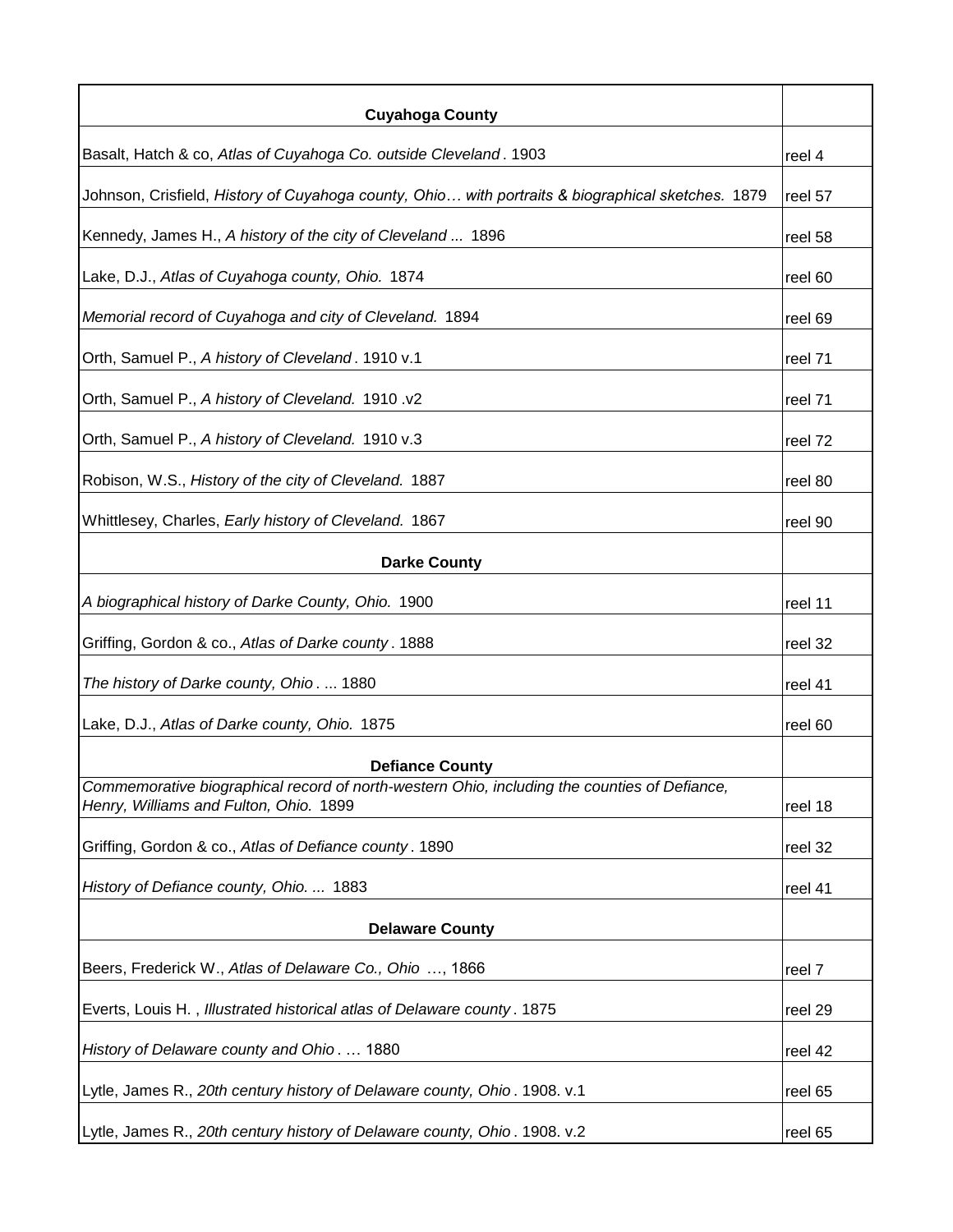| Memorial record of the counties of Delaware, Union and Morrow, Ohio with biographical sketches.<br>1895                                                                                    | reel 69 |
|--------------------------------------------------------------------------------------------------------------------------------------------------------------------------------------------|---------|
|                                                                                                                                                                                            |         |
| Modie's centennial atlas and history of Delaware county, Ohio. 1908                                                                                                                        | reel 70 |
| <b>Erie County</b>                                                                                                                                                                         |         |
| Aldrich, Lewis C., History of Erie County, Ohio; with biographical sketches of some of its prominent<br>men and pioneers  1889                                                             | reel 1  |
| freeholders of the county, compiled and published from official records and personal examination.<br>1896                                                                                  | reel 3  |
| History of the Fire Lands comprising Huron & Erie counties, Ohio with illustrations & biographical<br>sketches  1879                                                                       | reel 50 |
| <b>Fairfield County</b>                                                                                                                                                                    |         |
| A biographical record of Fairfield County, Ohio. 1902                                                                                                                                      | reel 12 |
| Everts, Louis H., Combination atlas map of Fairfield county. 1873                                                                                                                          | reel 28 |
| Graham, Albert A., comp., History of Fairfield and Perry counties. 1883                                                                                                                    | reel 32 |
| Hannum, E.S. Hannum's atlas of Fairfield county. 1866                                                                                                                                      | reel 33 |
| Scott, Hervey, A complete history of Fairfield county, Ohio. 1877                                                                                                                          | reel 81 |
| Wiseman, Charles M.L., Pioneer period and pioneer people of Fairfield county. 1901                                                                                                         | reel 91 |
| Wiseman, Charles M. L., Centennial history of Lancaster. 1898                                                                                                                              | reel 91 |
| <b>Fayette County</b>                                                                                                                                                                      |         |
| Dills, R.S., History of Fayette county and the state of Ohio. 1881                                                                                                                         | reel 23 |
| Everts, Louis H., Illustrated historical atlas of Fayette county. 1875                                                                                                                     | reel 30 |
| Portrait and biographical record of Fayette, Pickaway and Madison counties, Ohio. 1892<br>Putnam, Rufus., Pioneer record, and reminiscences of the early setters  of Fayette county, Ohio. | reel 76 |
| 1872                                                                                                                                                                                       | reel 78 |
| <b>Franklin County</b>                                                                                                                                                                     |         |
| Bareis, George F., History of Madison Twp., including Groveport and Canal Winchester, Franklin<br>County, Ohio. 1902                                                                       | reel 4  |
| Caldwell, Joseph A., Caldwell's atlas of Franklin County, Ohio and of the city of Columbus, Ohio, from<br>actual surveys  1872                                                             | reel 16 |
| A centennial biographical history of the city of Columbus and Franklin county, Ohio. 1901                                                                                                  | reel 18 |
| History of Franklin & Pickaway counties, Ohio with illustrations & biographical sketches . 1880                                                                                            | reel 42 |
| Lee, Alfred E., History of the city of Columbus Ohio. 1892<br>v. 1                                                                                                                         | reel 62 |
| Lee, Alfred E., History of the city of Columbus Ohio. 1892<br>v. 2                                                                                                                         | reel 62 |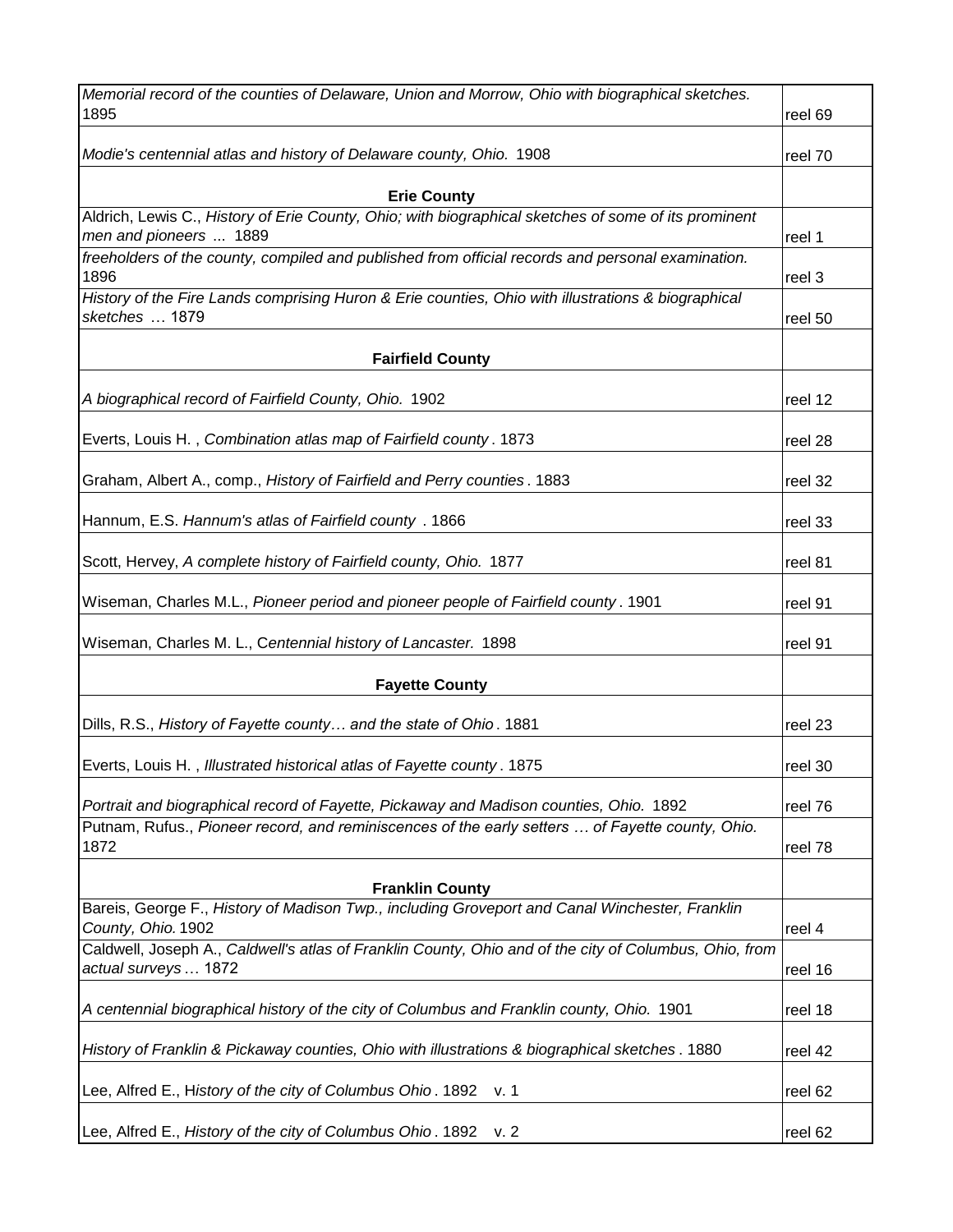| Martin, William T., History of Franklin county, Ohio. Reminiscences of the early settlement  with                                             |         |
|-----------------------------------------------------------------------------------------------------------------------------------------------|---------|
| biographical sketches  1858                                                                                                                   | reel 67 |
| Studer, Jacob H., Columbus, Ohio; its history, resources, and progress. 1873                                                                  | reel 84 |
| Taylor, William A., Centennial history of Columbus and Franklin county. 1909 v. 1                                                             | reel 86 |
| Taylor, William A., Centennial history of Columbus and Franklin county. 1909 v. 2                                                             | reel 86 |
| Vesey, S.A., Franklin county at the beginning of the twentieth century. 1901                                                                  | reel 89 |
| <b>Fulton County</b>                                                                                                                          |         |
| Aldrich, Lewis C., History of Henry and Fulton Counties., Ohio; with biographical sketches of some of<br>its prominent men and pioneers. 1888 | reel 1  |
| Commemorative biographical record of north-western Ohio, including the counties of Defiance,<br>Henry, Williams and Fulton, Ohio. 1899        | reel 18 |
|                                                                                                                                               |         |
| Griffing, B.N., Atlas of Fulton county. 1888                                                                                                  | reel 32 |
| <b>Gallia County</b>                                                                                                                          |         |
| Hardesty, H.H. & co., Historical hand atlas  of Gallia county and histories of Lawrence and Gallia                                            |         |
| County, Ohio. 1882                                                                                                                            | reel 34 |
| <b>Geauga County</b>                                                                                                                          |         |
| History of Geauga & Lake counties, Ohio with illustrations & biographical sketches 1878                                                       | reel 42 |
| Lake, D.J., Atlas of Lake and Geauga counties, Ohio. 1874                                                                                     | reel 61 |
| Pioneer and general history of Geauga county, Oho. 1880                                                                                       | reel 74 |
| <b>Greene County</b>                                                                                                                          |         |
| Dills, R.S., History of Greene county and the state of Ohio. 1881                                                                             | reel 23 |
| Everts, Louis H., Combination atlas map of Greene county. 1874                                                                                | reel 29 |
| Portrait and biographical album of Greene and Clarke counties, Ohio. 1890                                                                     | reel 74 |
| Riddell, Levi, Riddell's atlas of Greene county, Ohio. 1896                                                                                   | reel 79 |
| Robinson, George F., History of Greene county, Ohio. 1902                                                                                     | reel 79 |
| <b>Guernsey County</b>                                                                                                                        |         |
| Atlas Publishing Company, Illustrated atlas of Guernsey Co., Ohio. 1902                                                                       | reel 3  |
| Lake, D.J., Atlas of Guernsey county, Ohio. 1870                                                                                              | reel 60 |
| <b>Hamilton County</b>                                                                                                                        |         |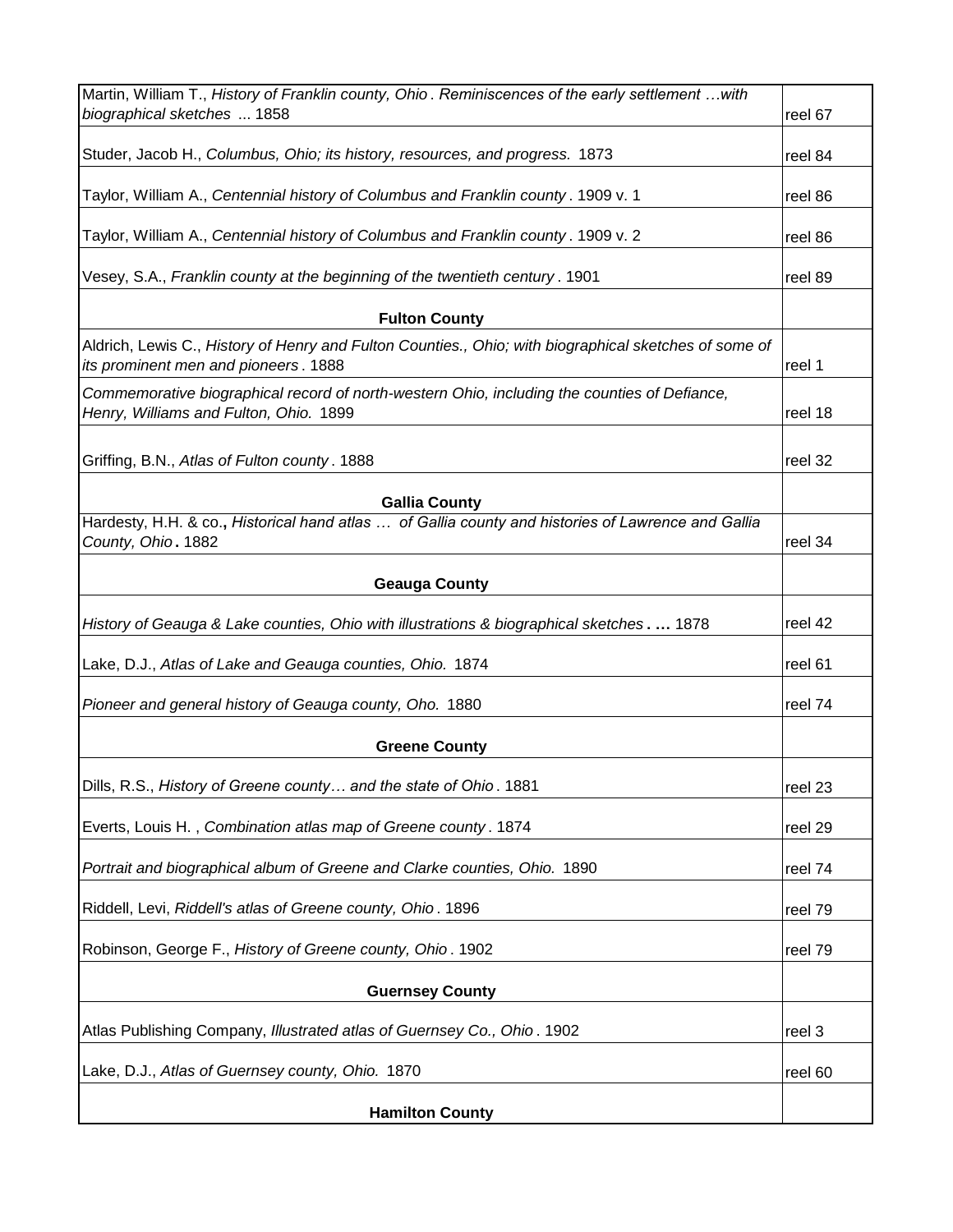| Cone, Stephen D., Biographical and historical sketches; a narrative of Hamilton and its residents from<br>1792-1896. v.1                                                                                                 | reel 22 |
|--------------------------------------------------------------------------------------------------------------------------------------------------------------------------------------------------------------------------|---------|
| Cone, Stephen D., Biographical and historical sketches; a narrative of Hamilton and its residents from<br>1792-1896. v.2                                                                                                 | reel 22 |
|                                                                                                                                                                                                                          |         |
| Ford, Henry Allen, History of Hamilton county. 1881                                                                                                                                                                      | reel 30 |
| Harrison, R.H., Titus' atlas of Hamilton County. 1869                                                                                                                                                                    | reel 35 |
| History of Cincinnati and Hamilton county, Ohio.  1894                                                                                                                                                                   | reel 39 |
| <b>Hancock County</b>                                                                                                                                                                                                    |         |
| Beardley, Daniel Barns, History of Hancock Co. (Ohio) from its earliest settlement to the present time.<br>Together with reminiscences of pioneer life, incidents, statistical tables and biographical sketches.<br>1881 | reel 7  |
|                                                                                                                                                                                                                          |         |
| A centennial biographical history of Hancock County. 1903                                                                                                                                                                | reel 17 |
| Eberhart, G.A. Illustrated historical atlas of Hancock county. 1875                                                                                                                                                      | reel 26 |
| History of Hancock county, Ohio. 1886                                                                                                                                                                                    | reel 43 |
| Kimmell, J.A., Twentieth century history of Findlay and Hancock county, Ohio. 1910                                                                                                                                       | reel 58 |
| Spaythe, Jacob A., History of Hancock county, 1903                                                                                                                                                                       | reel 83 |
| <b>Hardin County</b>                                                                                                                                                                                                     |         |
| History of Hardin county, Ohio.  1883                                                                                                                                                                                    | reel 43 |
| Howland, H.G., Atlas of Hardin county, Ohio. 1879                                                                                                                                                                        | reel 56 |
| Kohler, Minnie B., A twentieth century history of Hardin county, Ohio. 1910 v. 1                                                                                                                                         | reel 59 |
| Kohler, Minnie B., A twentieth century history of Hardin county, Ohio. 1910 v. 2                                                                                                                                         | reel 59 |
| Portrait and biographical record of Marion and Hardin counties, Ohio. 1895                                                                                                                                               | reel 77 |
| <b>Harrison County</b>                                                                                                                                                                                                   |         |
|                                                                                                                                                                                                                          |         |
| Caldwell, Joseph A., Caldwell's atlas of Harrison County, Ohio; from actual surveys  1875                                                                                                                                | reel 16 |
| Commemorative biographical record of the counties of Harrison and Carrol, Ohio. 1891                                                                                                                                     | reel 19 |
| Hanna, Charles A., Historical collections of Harrison county. 1900                                                                                                                                                       | reel 33 |
| McGavran, Samuel B., A brief history of Harrison county, Ohio. 1894                                                                                                                                                      | reel 66 |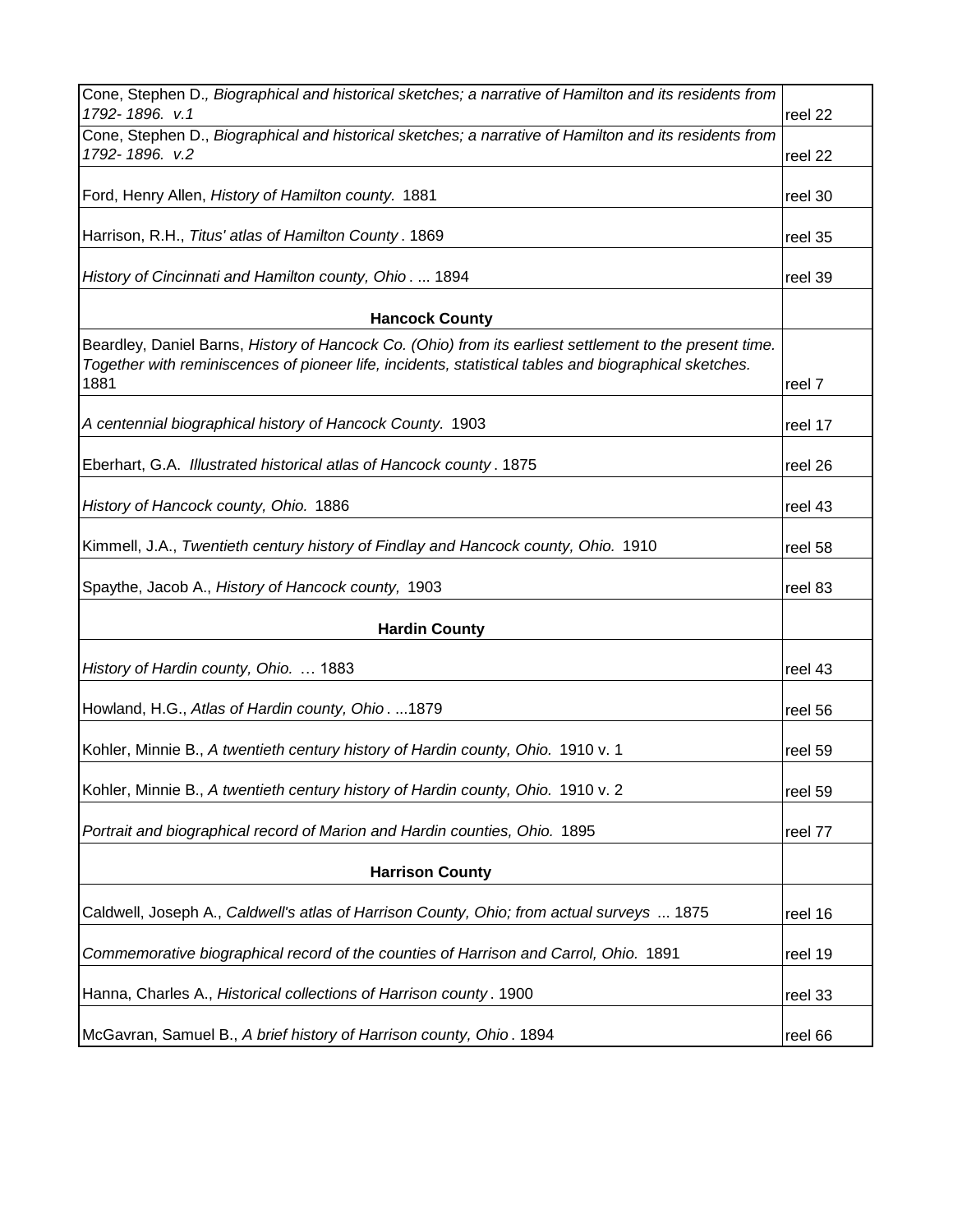| <b>Henry County</b>                                                                                   |          |
|-------------------------------------------------------------------------------------------------------|----------|
| Aldrich, Lewis C., History of Henry and Fulton Counties., Ohio; with biographical sketches of some of |          |
| its prominent men and pioneers. 1888                                                                  | reel 1   |
| Commemorative biographical record of north-western Ohio, including the counties of Defiance,          |          |
| Henry, Williams and Fulton, Ohio. 1899                                                                | lreel 18 |
| <b>Highland County</b>                                                                                |          |
| History of Ross & Highland counties, Ohio with illustrations & biographical sketches. 1880            | reel 49  |
|                                                                                                       |          |
| Klise, J.W., The county of Highland 1902                                                              | reel 59  |
| Lake, D.J., Atlas of Highland county, Ohio. 1871                                                      | reel 61  |
| Lathrop, J.M., Atlas of Highland county, Ohio. 1887                                                   | reel 63  |
|                                                                                                       |          |
| Scott, Daniel, A history of the early settlement of Highland county, Ohio. 1890                       | reel 80  |
| Thompson, James H., The history of the county of Highland. 1878                                       |          |
|                                                                                                       | reel 86  |
| <b>Hocking County</b>                                                                                 |          |
| History of Hocking Valley, Ohio. 1883                                                                 | reel 44  |
|                                                                                                       |          |
| Lake, D.J., Atlas of Hocking county, Ohio. 1876                                                       | reel 61  |
| <b>Holmes County</b>                                                                                  |          |
| Commemorative biographical record of the counties of Wayne and Holmes, Ohio. 1889                     | reel 20  |
|                                                                                                       |          |
| Cring, Henry, Caldwell's atlas of Holmes Co., Ohio, from actual surveys  1875.                        | reel 23  |
| Stiffler, Andrew J. The standard atlas of Holmes county. 1907                                         | reel 84  |
| <b>Huron County</b>                                                                                   |          |
| Baughman, Abraham J., History of Huron Co., Ohio, its progress and development  with                  |          |
| biographical sketches of prominent citizens of the county. 1909, v. 1                                 | reel 6   |
| Baughman, Abraham J., History of Huron Co., Ohio, its progress and development  with                  |          |
| biographical sketches of prominent citizens of the county. 1909, v. 2                                 | reel 6   |
| Commemorative biographical record of the counties of Huron and Lorain, Ohio. 1894                     | reel 19  |
| History of the Fire Lands comprising Huron & Erie counties, Ohio with illustrations & biographical    |          |
| sketches  1879                                                                                        | reel 50  |
| Lake, D.J., Atlas of Huron county, Ohio. 1873                                                         | reel 61  |
|                                                                                                       |          |
| Mesnard, L.B., Atlas of Huron county, Ohio. 1891                                                      | reel 69  |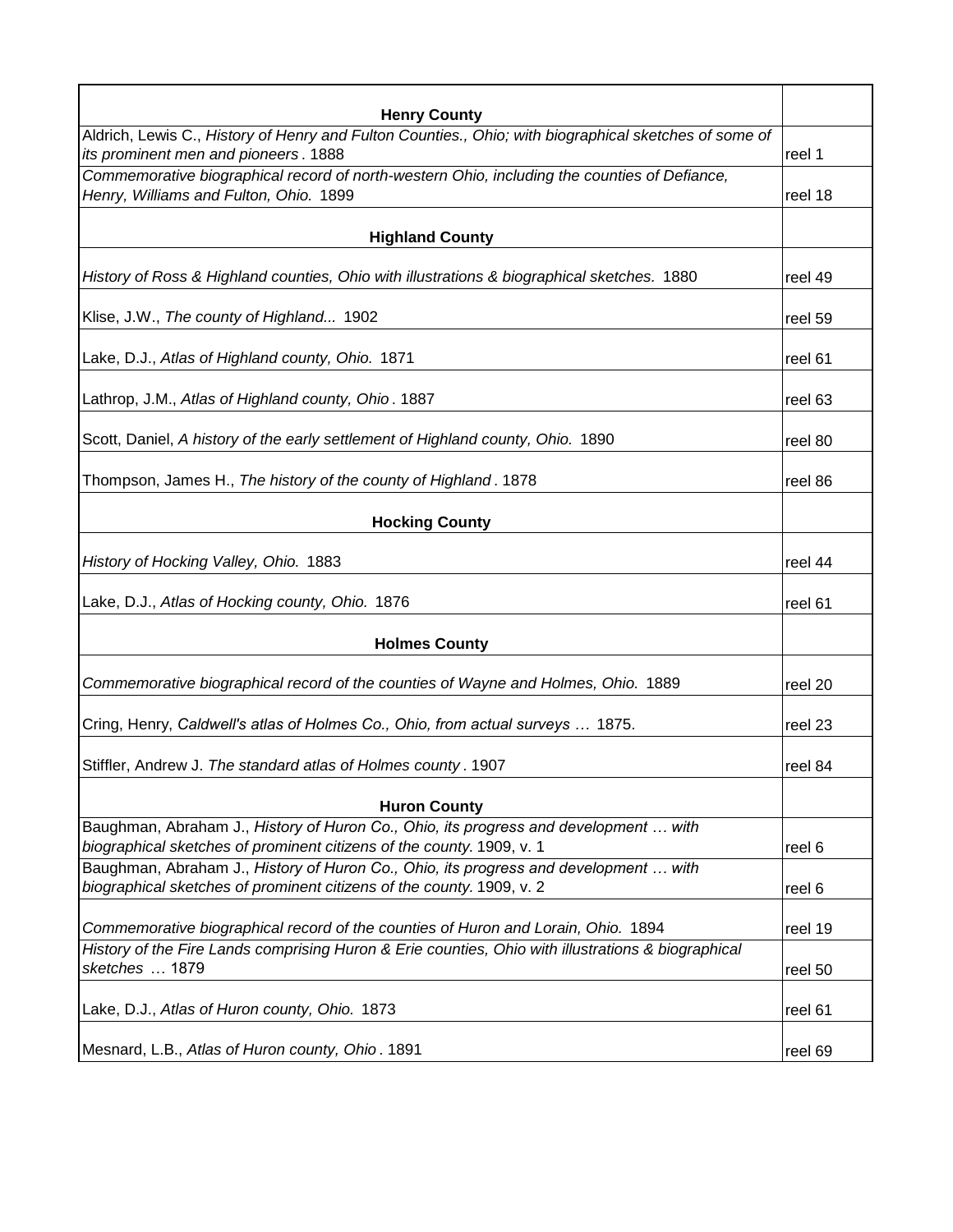| <b>Jackson County</b>                                                                                                    |         |
|--------------------------------------------------------------------------------------------------------------------------|---------|
| Williams, Daniel, W., A history of Jackson county. 1900                                                                  | reel 90 |
| <b>Jefferson County</b>                                                                                                  |         |
| Beers, Frederick W., Atlas of Jefferson Co., Ohio, 1871                                                                  | reel 7  |
| Caldwell, John A. History of Belmont and Jefferson Counties  1880                                                        | reel 16 |
| Doyle, Joseph B., 20th century history of Steubenville and Jefferson county, 1910                                        | reel 24 |
| Lake, D.J., Atlas of Jackson county, Ohio. 1875                                                                          | reel 61 |
| <b>Knox County</b>                                                                                                       |         |
| The biographical record of Knox County, Ohio. 1902                                                                       | reel 13 |
| Caldwell, John A., Atlas of Knox County, Ohio, from actual surveys , 1896                                                | reel 15 |
| Caldwell, Joseph A., Atlas of Knox County, 1875                                                                          | reel 16 |
| Hill, Norman N. Jr., History of Knox county, Ohio: Its Past and Present  1881                                            | reel 37 |
| Norton, A.B., A history of Knox county, Ohio from 1779 to 1861 inclusive with biographical sketches<br>1862              | reel 70 |
| <b>Lake County</b>                                                                                                       |         |
| Crary, Christopher G., Pioneer and personal reminiscences of Kirtland, Ohio                                              | reel 23 |
| History of Geauga & Lake counties, Ohio with illustrations & biographical sketches 1878                                  | reel 42 |
| Lake, D.J., Atlas of Lake and Geauga counties, Ohio. 1874                                                                | reel 61 |
| Stranahan, H.B. Atlas of Lake county, 1898                                                                               | reel 84 |
| <b>Lawrence County</b>                                                                                                   |         |
| Hardesty, H.H. & co., Historical hand atlas  of Gallia county and histories of Lawrence and Gallia<br>County, Ohio. 1882 | reel 34 |
| Lake, D.J., An atlas of Lawrence county, Ohio. 1887                                                                      | reel 61 |
| <b>Licking County</b>                                                                                                    |         |
| Beers, Frederick W., Atlas of Licking Co., Ohio, 1866                                                                    | reel 7  |
| Brister, E.M.P., Centennial history of the city of Newark and Licking County, Ohio, 1909 v.1                             | reel 15 |
| Brister, E.M.P., Centennial history of the city of Newark and Licking County, Ohio, 1909 v.2                             | reel 15 |
| Bushnell, Henry, The history of Granville, Licking County, Ohio., 1889                                                   | reel 15 |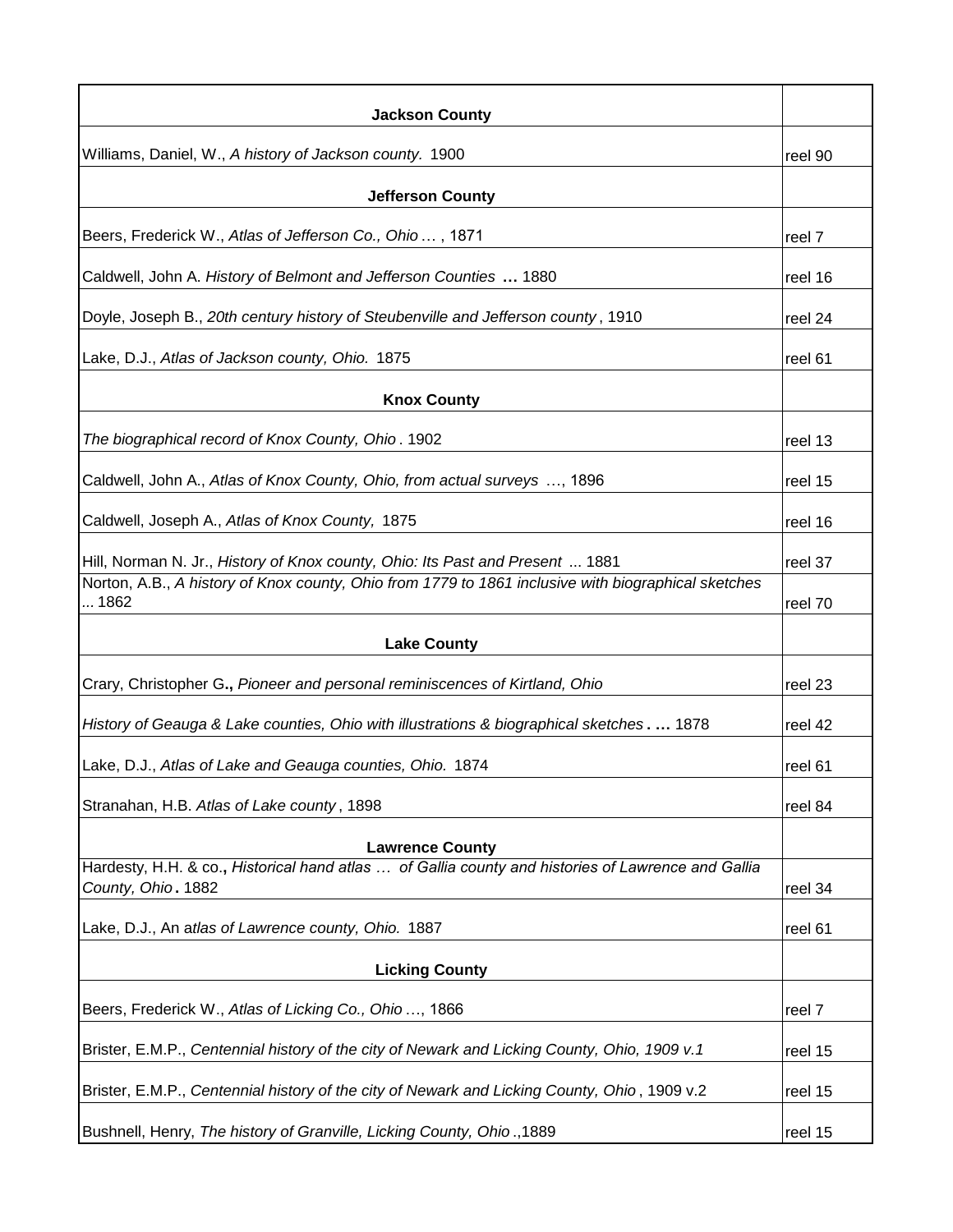| Everts, Louis H., Combination atlas map of Licking county. 1875                                                                                                                          | reel 28 |
|------------------------------------------------------------------------------------------------------------------------------------------------------------------------------------------|---------|
| Hill, Norman N. Jr., History of Licking county, Ohio. Its Past and Present  1881                                                                                                         | reel 37 |
| Memorial record of Licking county, Ohio, containing biographical sketches of representative citizens.<br>1894                                                                            | reel 68 |
| Smucker, Isaac, Centennial history of Licking county. 1876                                                                                                                               | reel 83 |
| <b>Logan County</b>                                                                                                                                                                      |         |
| Antrim, Joshua, The history of Champaign and Logan Counties (Ohio) from their first settlement<br>1872                                                                                   | reel 3  |
| History of Logan county, Ohio.  1880                                                                                                                                                     | reel 44 |
| Kennedy, Robert P., The historical review of Logan county, Ohio 1903                                                                                                                     | reel 58 |
| Portrait and biographical record of Auglaize, Logan and Shelby counties, Ohio. 1892                                                                                                      | reel 76 |
| Steward, David J., Combination atlas map of Logan county, Ohio. 1875                                                                                                                     | reel 83 |
| <b>Lorain County</b>                                                                                                                                                                     |         |
| American Atlas Company, Atlas and directory of Lorain Co., Ohio; including a directory of freeholders<br>compiles from recent surveys, official records and personal examinations . 1896 | reel 1  |
| Boynton, W.W., Early history of Lorain County, 1876                                                                                                                                      | reel 14 |
| Commemorative biographical record of the counties of Huron and Lorain, Ohio. 1894                                                                                                        | reel 19 |
| History of Lorain County, Ohio with illustrations & biographical sketches. 1879                                                                                                          | reel 45 |
| Lake, D.J., Atlas of Lorain county, Ohio. 1874                                                                                                                                           | reel 61 |
| <b>Lucas County</b>                                                                                                                                                                      |         |
| Andreas & Baskin, An illustrated and historical atlas of Lucas and part of Wood Co., Ohio. Map work<br>of townships and plats. 1875                                                      | reel 2  |
| Portrait and biographical record of city of Toledo and Lucas and Wood counties, Ohio. 1895                                                                                               | reel 76 |
| Scribner, Harvey, Memoirs of Lucas county and the city of Toledo. 1910 v. 1                                                                                                              | reel 82 |
| Scribner, Harvey, Memoirs of Lucas county and the city of Toledo. 1910 v. 2                                                                                                              | reel 82 |
| Waggoner, Clark, History of the city of Toledo and Lucas county. 1888                                                                                                                    | reel 89 |
| <b>Madison County</b>                                                                                                                                                                    |         |
| Cring, Henry, Caldwell's atlas of Madison Co., Ohio, from actual surveys  1875.                                                                                                          | reel 23 |
| History of Madison county, Ohio.  1883                                                                                                                                                   | reel 45 |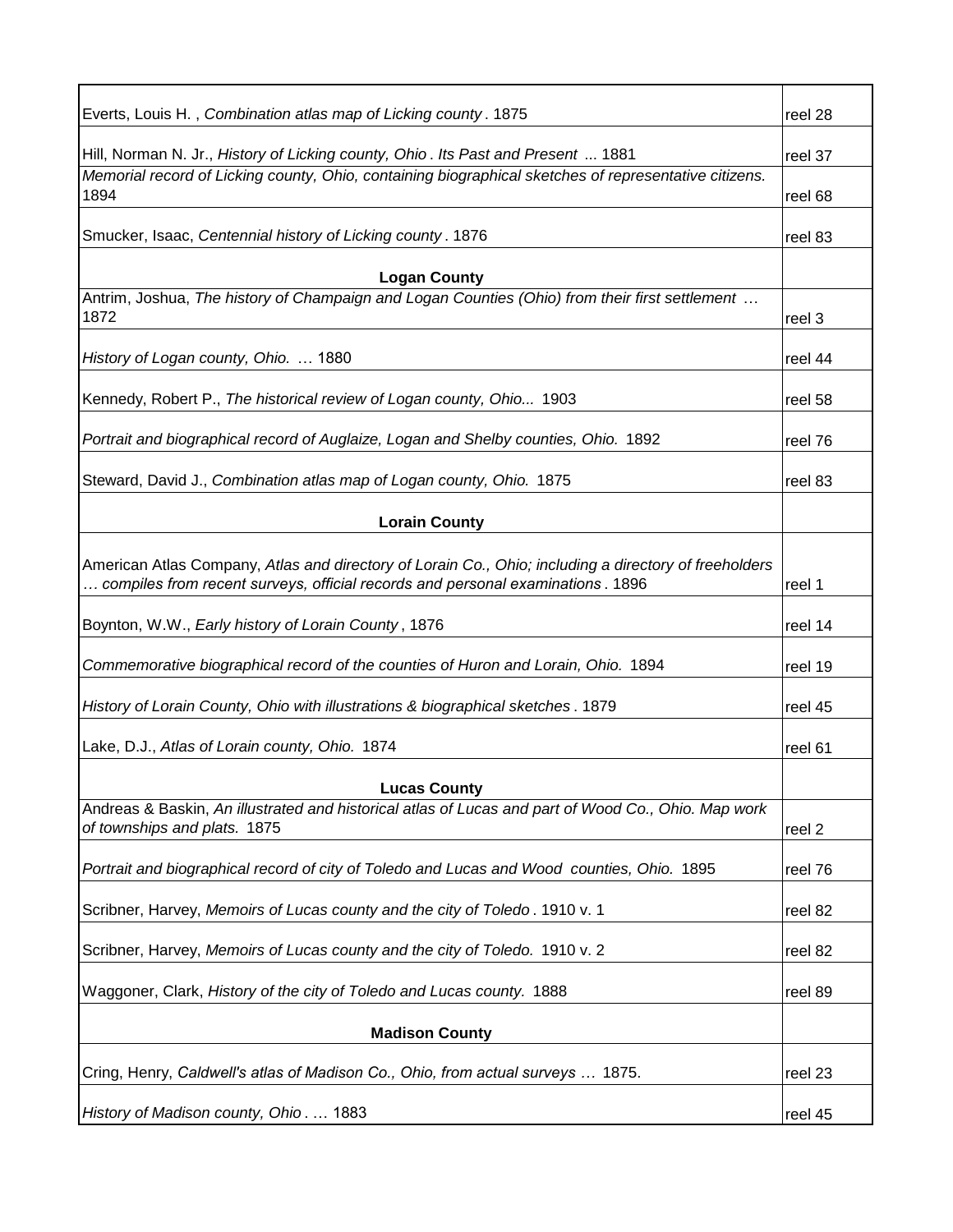| Portrait and biographical record of Fayette, Pickaway and Madison counties, Ohio. 1892                                        | reel 76 |
|-------------------------------------------------------------------------------------------------------------------------------|---------|
|                                                                                                                               |         |
| <b>Mahoning County</b><br>Biographical history of northeastern Ohio; embracing the counties of Ashtabula, Trumbull & Mahoning |         |
| , 1893                                                                                                                        | reel 11 |
| History of Trumbull & Mahoning counties, Ohio with illustrations & biographical sketches . 1882 v.1                           | reel 52 |
| History of Trumbull & Mahoning counties, Ohio with illustrations & biographical sketches . 1882 v.2                           | reel 52 |
| Lake, D.J., Atlas of Mahoning county, Ohio. 1874                                                                              | reel 61 |
| Sanderson, Thomas W., 20th century history of Youngstown and Mahoning county, Ohio. 1907                                      | reel 80 |
| <b>Marion County</b>                                                                                                          |         |
| Harrison, Sutton & Hare, Atlas of Marion County. 1878                                                                         | reel 35 |
| The history of Marion County, Ohio.  1883                                                                                     | reel 46 |
| Jacoby, John W., History of Marion county, Ohio  1907                                                                         | reel 57 |
| Portrait and biographical record of Marion and Hardin counties, Ohio. 1895                                                    | reel 77 |
| <b>Medina County</b>                                                                                                          |         |
| American Atlas Company, Atlas and directory of Medina Co., Ohio, including a directory of                                     |         |
| freeholders  compiles from recent surveys, official records and personal examinations. 1897                                   | reel 1  |
| History of Medina county, and Ohio.  1881                                                                                     | reel 46 |
| Northrop, Nira B., Pioneer history of Medina county, Ohio. 1861                                                               | reel 70 |
| <b>Meigs County</b>                                                                                                           |         |
| Hardesty, H.H. & co., Hardesty's historical and geographical encyclopedia  outline map and history                            |         |
| of Meigs county, Ohio. 1883                                                                                                   | reel 34 |
| Larkin, Stillman C., The pioneer history of Meigs county, Ohio. 1908                                                          | reel 62 |
| <b>Mercer County</b>                                                                                                          |         |
| Lutz, Martin, Atlas of Mercer county, Ohio.  1900                                                                             | reel 64 |
| Scranton, S.S., History of Mercer county, Ohio. 1907                                                                          | reel 81 |
| <b>Miami County</b>                                                                                                           |         |
| Everts, Louis H., Illustrated historical atlas of Miami county. 1875                                                          | reel 30 |
| A genealogical and biographical record of Miami county. 1900                                                                  | reel 30 |
| Harbaugh, Thomas C., Centennial history. Troy, Piqua and Miami county. 1909                                                   | reel 33 |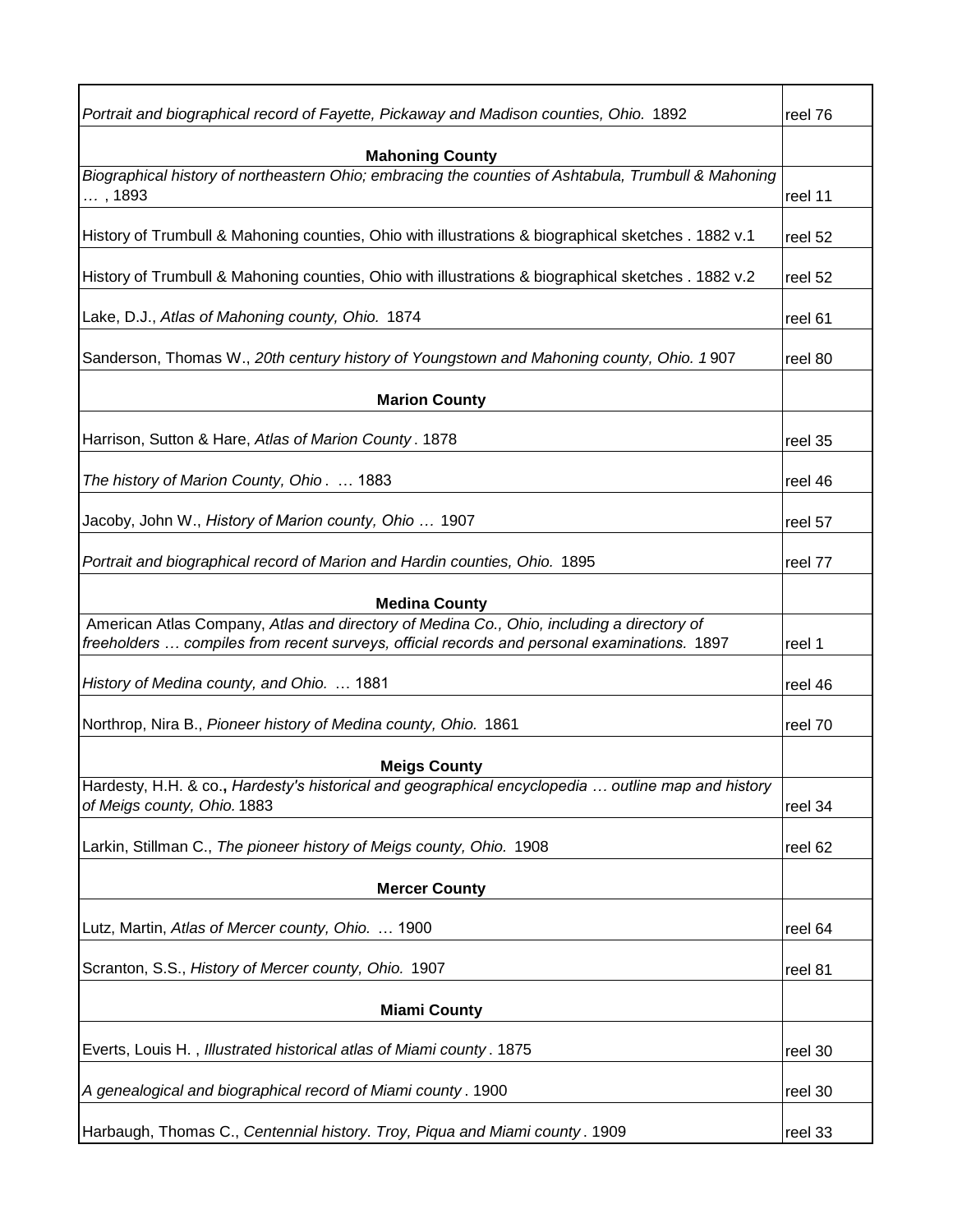| The history of the Miami county, Ohio. 1880                                                             | reel 47 |
|---------------------------------------------------------------------------------------------------------|---------|
| Lake, D.J., Atlas of Miami county, Ohio. 1871                                                           | reel 61 |
| Rerick Brothers, The county of Miami. 1894                                                              | reel 78 |
|                                                                                                         |         |
| <b>Monroe County</b>                                                                                    |         |
| Caldwell, Joseph A., Caldwell's atlas of Monroe County, Ohio, 1898                                      | reel 16 |
| Hardesty, H.H. & co., Historical hand atlas  of northwestern Ohio and Monroe county . 1882              | reel 34 |
| <b>Montgomery County</b>                                                                                |         |
| Conover, Frank, Centennial portrait and biographical record of the city of Dayton and of Montgomery     |         |
| county; containing biographical sketches of prominent and representative citizens. 1897                 | reel 22 |
| Drury, Augustus W., History of the city of Dayton and Montgomery county. 1909 v.1                       | reel 25 |
| Drury, Augustus W., History of the city of Dayton and Montgomery county. 1909 v.2                       | reel 26 |
| The history of Montgomery county, Ohio 1882                                                             | reel 47 |
| <b>Morgan County</b>                                                                                    |         |
|                                                                                                         |         |
| Lake, D.J., Atlas of Morgan county, Ohio. 1875                                                          | reel 61 |
| Murray, Paul R., Atlas of Morgan county, Ohio. 1902                                                     | reel 70 |
| Robertson, Charles, History of Morgan county, Ohio. 1886                                                | reel 79 |
| <b>Morrow County</b>                                                                                    |         |
| Buck, Thaddeus E., Atlas of Morrow County, Ohio, from actual surveys and official records., 1901        | reel 15 |
| History of Morrow county and Ohio.  1880                                                                | reel 47 |
| Memorial record of the counties of Delaware, Union and Morrow, Ohio with biographical sketches.<br>1895 | reel 69 |
|                                                                                                         |         |
| <b>Muskingum County</b>                                                                                 |         |
| Beers, Frederic, W., Atlas of Muskingum Co., Ohio.1866                                                  | reel 7  |
| Biographical & historical memoirs of Muskingum Co., Ohio.<br>Chicago, 1892                              | reel 8  |
| Everhart, J.F., History of Muskingum county. 1882                                                       | reel 27 |
|                                                                                                         |         |
| Everts, Louis H., Combination atlas map of Muskingum county. 1875                                       | reel 28 |
| Sutor, J.H. Past and present of the city of Zanesville and Muskingham county. 1905                      | reel 85 |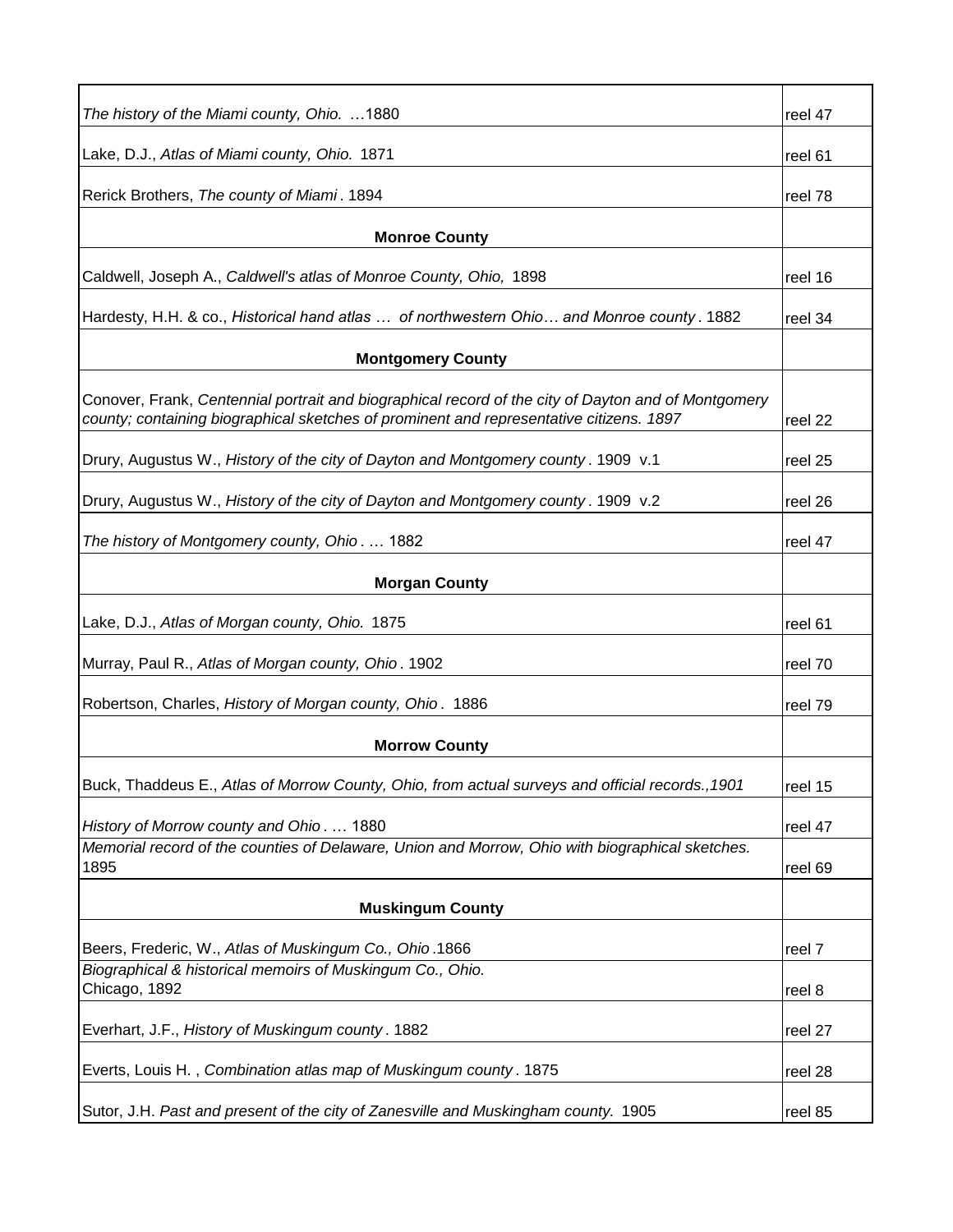| <b>Noble County</b>                                                                             |         |
|-------------------------------------------------------------------------------------------------|---------|
| History of Noble county, Ohio with portraits & biographical sketches . 1887                     | reel 48 |
| Martin, Frank M., The county of Noble. 1904                                                     | reel 67 |
| <b>Ottaway County</b>                                                                           |         |
| Commemorative biographical record of the counties of Sandusky and Ottawa, Ohio. 1896            | reel 20 |
| Hardesty, L. Q., Illustrated historical atlas of Ottawa county. 1874                            | reel 35 |
| <b>Paulding County</b>                                                                          |         |
| Morrow, Oliver, Historical atlas of Paulding county, Ohio. 1892                                 | reel 70 |
| <b>Perry County</b>                                                                             |         |
| Graham, Albert A., comp., History of Fairfield and Perry counties. 1883                         | reel 32 |
| Lake, D.J., Atlas of Perry county, Ohio. 1875                                                   | reel 61 |
| Martzolff, Clement L., History of Perry county, Ohio. 1902                                      | reel 67 |
| <b>Pickaway County</b>                                                                          |         |
| History of Franklin & Pickaway counties, Ohio with illustrations & biographical sketches . 1880 | reel 42 |
| Lake, D.J., Atlas of Pickaway county, Ohio. 1871                                                | reel 61 |
| Portrait and biographical record of Fayette, Pickaway and Madison counties, Ohio. 1892          | reel 76 |
| Van Cleaf, Aaron R., History of Pickaway county. 1906                                           | reel 88 |
| <b>Portage County</b>                                                                           |         |
| Everts, Louis H., Combination atlas map of Portage county. 1874                                 | reel 29 |
| History of Portage county, Ohio.  1885                                                          | reel 48 |
| A portrait and biographical record of Portage and Summit counties, Ohio. 1898                   | reel 77 |
| Stranahan, H.B. Atlas of Portage county, 1900                                                   | reel 84 |
| <b>Preble County</b>                                                                            |         |
| A biographical history of Preble County, Ohio, 1900                                             | reel 11 |
| Directory of Preble County for 1875 with biographical sketches, 1875                            | reel 24 |
| History of Preble county with illustrations & biographical sketches. 1881                       | reel 48 |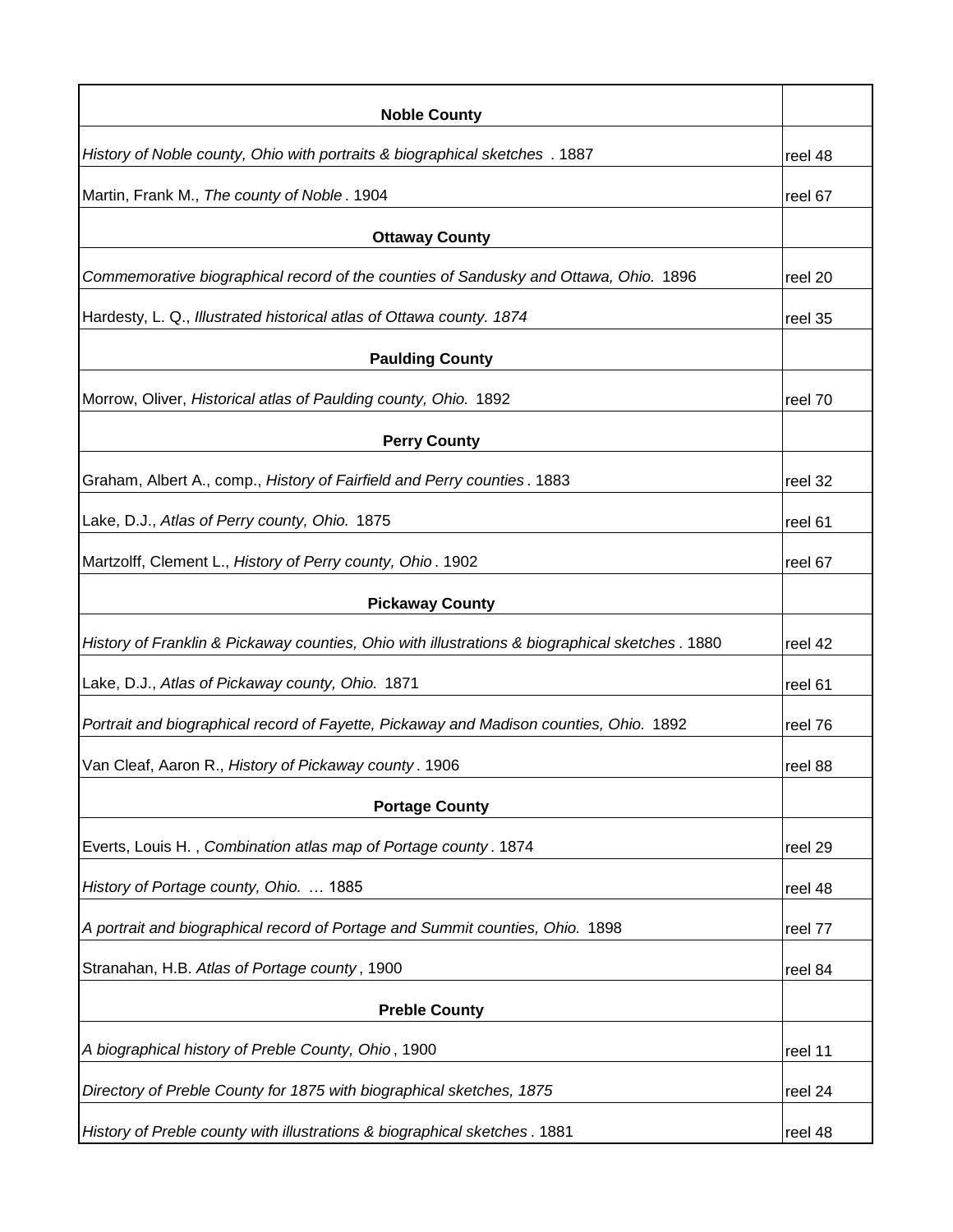| Lake, D.J., Atlas of Preble county, Ohio. 1871                                                                                                 | reel 61 |
|------------------------------------------------------------------------------------------------------------------------------------------------|---------|
| <b>Putnam County</b>                                                                                                                           |         |
| Hardesty, H.H. & co., Historical hand atlas  reference map of the world  and history of Putnam<br>County. 1880                                 | reel 35 |
| Seitz, D.W., The Putnam county atlas. 1895                                                                                                     | reel 82 |
| <b>Richland County</b>                                                                                                                         |         |
| Andreas, A.T., Atlas map of Richland Co., Ohio; compiled, drawn and published from personal<br>examinations and surveys. 1873                  | reel 2  |
| Baughman, Abraham J., A Centennial biographical history of Richland and Ashland Counties, Ohio.<br>1901                                        | reel 5  |
| Baughman, Abraham J. History of Richland Co., Ohio, from 1808-1908Also biographical sketches<br>of prominent citizens of the county  1908, v.1 | reel 6  |
| Baughman, Abraham J. History of Richland Co., Ohio, from 1808-1908Also biographical sketches<br>of prominent citizens of the county 1908, v.2  | reel 6  |
| History of Richland county, Ohio 1880                                                                                                          | reel 49 |
| Rerick Brothers, The county of Richland. 1896                                                                                                  | reel 78 |
| <b>Ross County</b>                                                                                                                             |         |
| Bennett, Henry H., The county of Ross; a history of Ross County, Ohio, from the earliest days with<br>biographical sketches. 1902              | reel 7  |
| Finley, Isaac J., Pioneer record and reminiscences of the early settlers<br>and settlement of Ross county. 1871                                | reel 30 |
| Gould, Hueston T. & co., Illustrated atlas of Ross county and Chillicothe. 1875                                                                | reel 31 |
| History of Ross & Highland counties, Ohio with illustrations & biographical sketches. 1880                                                     | reel 49 |
| <b>Sandusky County</b>                                                                                                                         |         |
| Commemorative biographical record of the counties of Sandusky and Ottawa, Ohio. 1896                                                           | reel 20 |
| Everts, Louis H., Combination atlas map of Sandusky county. 1874                                                                               | reel 30 |
| History of Sandusky county, Ohio with portraits & biographies 1882                                                                             | reel 49 |
| Meek, Basil, Twentieth century history of Sandusky county, Ohio. 1909                                                                          | reel 68 |
| <b>Scioto County</b>                                                                                                                           |         |
| Evans, Nelson W., A history of Scioto county. 1903                                                                                             | reel 27 |
| History of Lower Scioto Valley, Ohio.  1884                                                                                                    | reel 45 |
| Keyes, James, Pioneers of Scioto county, Ohio. 1880                                                                                            | reel 58 |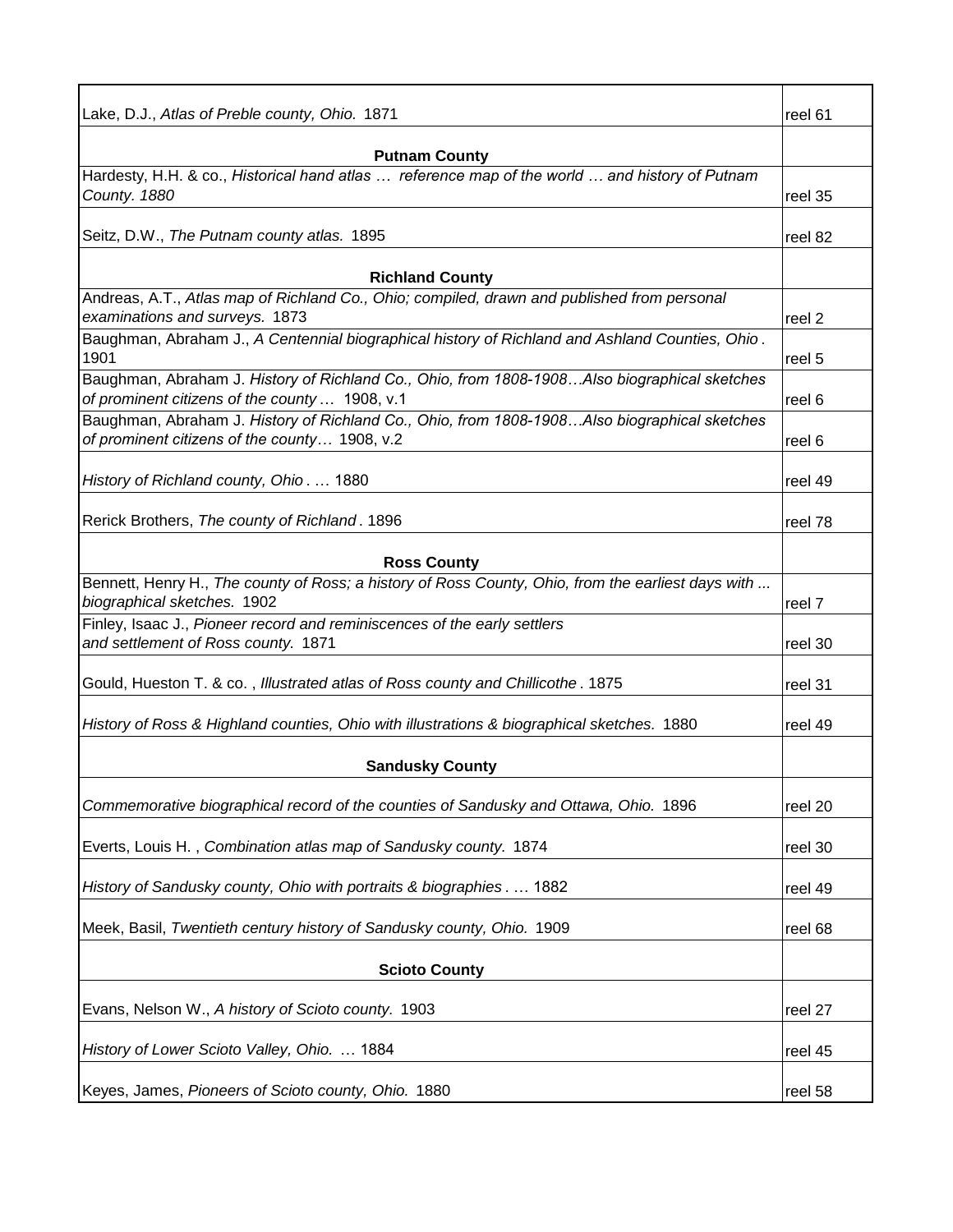| <b>Seneca County</b>                                                                      |         |
|-------------------------------------------------------------------------------------------|---------|
| A centennial biographical history of Seneca County, Ohio. 1902                            | reel 18 |
| History of Seneca county, Ohio.  1886                                                     | reel 50 |
| Lang, William, History of Seneca county, Ohio, from the close of the Revolutionary War to |         |
| July 1880  1880                                                                           | reel 62 |
| Steward, David J., Combination atlas map of Seneca county, Ohio. 1874                     | reel 83 |
| <b>Shelby County</b>                                                                      |         |
| History of Shelby county, Ohio with illustrations & biographical sketches  1883           | reel 50 |
| Page and Smith, Combination atlas map of Shelby county, Ohio. 1875                        | reel 73 |
| Portrait and biographical record of Auglaize, Logan and Shelby counties, Ohio. 1892       | reel 76 |
| <b>Stark County</b>                                                                       |         |
| Beers, Frederick W., Atlas of Stark Co., Ohio. 1870                                       | reel 7  |
| Everts, Louis H., Combination atlas map of Stark county. 1875                             | reel 29 |
| Lehman, John H., A standard history of Stark county, Ohio v.1                             | reel 64 |
| Lehman, John H., A standard history of Stark county, Ohio v.2                             | reel 64 |
| Lehman, John H., A standard history of Stark county, Ohio v.3                             | reel 64 |
| Perrin, William H., History of Stark county, Ohio. 1881                                   | reel 73 |
| Portrait and biographical record of Stark county, Ohio. 1892                              | reel 77 |
| <b>Summit County</b>                                                                      |         |
| Bierce, Lucius V., Historical reminiscences of Summit County, (Ohio). 1854                | reel 7  |
| Doyle, William B., Centennial history of Summit county1908                                | reel 25 |
| Grismer, Karl H., Akron and Summit county. n.d.                                           | reel 33 |
| Lane, Samuel A., Fifty years and over of Akron and Summit county, Ohio. 1892              | reel 62 |
| Perrin, William H., History of Summit county, Ohio. 1881                                  | reel 73 |
| A portrait and biographical record of Portage and Summit counties, Ohio. 1898             | reel 77 |
| Tackabury, Mead & Moffett, Combination atlas map of Summit county. 1874                   | reel 85 |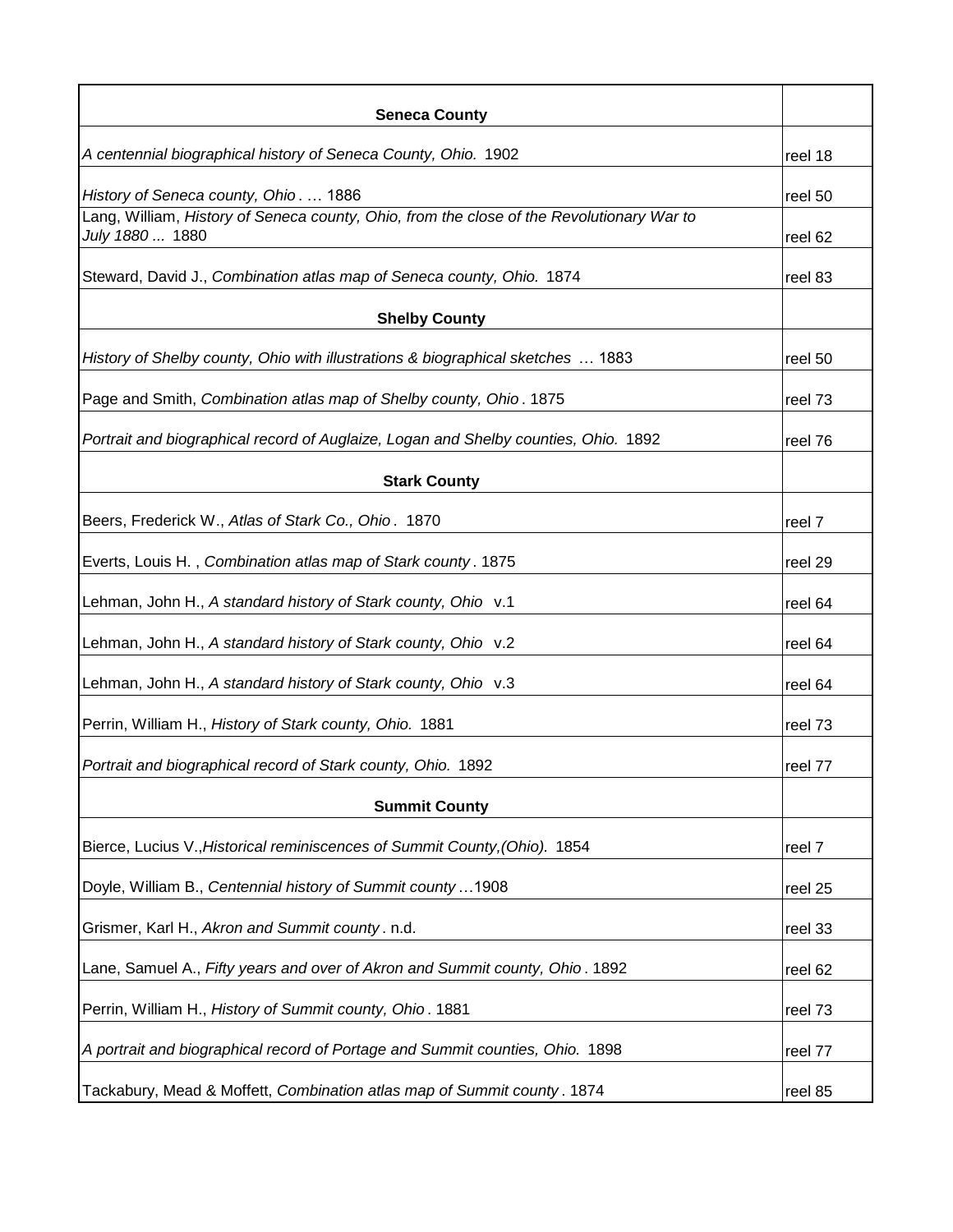| <b>Trumbull County</b><br>American Atlas company, Atlas and directory of Trumbull Co., Ohio; including a directory of |         |
|-----------------------------------------------------------------------------------------------------------------------|---------|
| freeholders and official register of the county. 1889                                                                 | reel 1  |
| Biographical history of northeastern Ohio; embracing the counties of Ashtabula, Trumbull & Mahoning                   |         |
| , 1893                                                                                                                | reel 11 |
|                                                                                                                       |         |
| History of Trumbull & Mahoning counties, Ohio with illustrations & biographical sketches . 1882 v.1                   | reel 52 |
|                                                                                                                       |         |
| History of Trumbull & Mahoning counties, Ohio with illustrations & biographical sketches . 1882 v.2                   | reel 52 |
|                                                                                                                       |         |
| Everts, Louis H., Combination atlas map of Trumbull county. 1874                                                      | reel 28 |
| Upton, Mrs. Harriet T., A twentieth century history of Trumbull county. 1908 v. 1                                     | reel 88 |
|                                                                                                                       |         |
| Upton, Mrs. Harriet T., A twentieth century history of Trumbull county. 1908 v. 2                                     | reel 88 |
|                                                                                                                       |         |
| <b>Tuscarawas County</b>                                                                                              |         |
|                                                                                                                       |         |
| Everts, Louis H., Combination atlas map of Tuscarawas county. 1875                                                    | reel 29 |
| The History of Tuscarawas County, Ohio, containing a history of the county  general and local                         |         |
| statistics: military record: portraits of early settlers and prominent men 1884                                       | reel 53 |
|                                                                                                                       |         |
| Portrait and biographical record of Tuscarawas county. 1895                                                           | reel 78 |
| Rhodes, Edwin S., The first centennial history and atlas of Tuscarawas county. 1908                                   | reel 78 |
|                                                                                                                       |         |
| <b>Union County</b>                                                                                                   |         |
| The History of Union County, Ohio, containing a history of the county; its townships, townsmilitary                   |         |
| record: portraits of early settlers and prominent men<br>1883                                                         | reel 53 |
| Memorial record of the counties of Delaware, Union and Morrow, Ohio with biographical sketches.                       |         |
| 1895                                                                                                                  | reel 69 |
|                                                                                                                       |         |
| Mowry, A.S., Atlas of Union county, Ohio. 1877                                                                        | reel 70 |
|                                                                                                                       |         |
| <b>Van Wert County</b>                                                                                                |         |
| Gilliland, Thaddeus S., History of Van Wert county. 1906                                                              | reel 31 |
|                                                                                                                       |         |
| History of Van Wert and Mercer counties Ohio with illustrations & biographical sketches.<br>1882                      | reel 54 |
|                                                                                                                       |         |
| Portrait and biographical record of Allen and Van Wert counties, Ohio. 1896                                           | reel 75 |
|                                                                                                                       |         |
| <b>Vinton County</b>                                                                                                  |         |
|                                                                                                                       |         |
| Lake, D.J., Atlas of Vinton county, Ohio. 1876                                                                        | reel 61 |
| <b>Warren County</b>                                                                                                  |         |
|                                                                                                                       |         |
| Everts, Louis H., Combination atlas map of Warren county. 1875                                                        | reel 28 |
|                                                                                                                       |         |
| The history of Warren county, Ohio.  1882                                                                             | reel 54 |